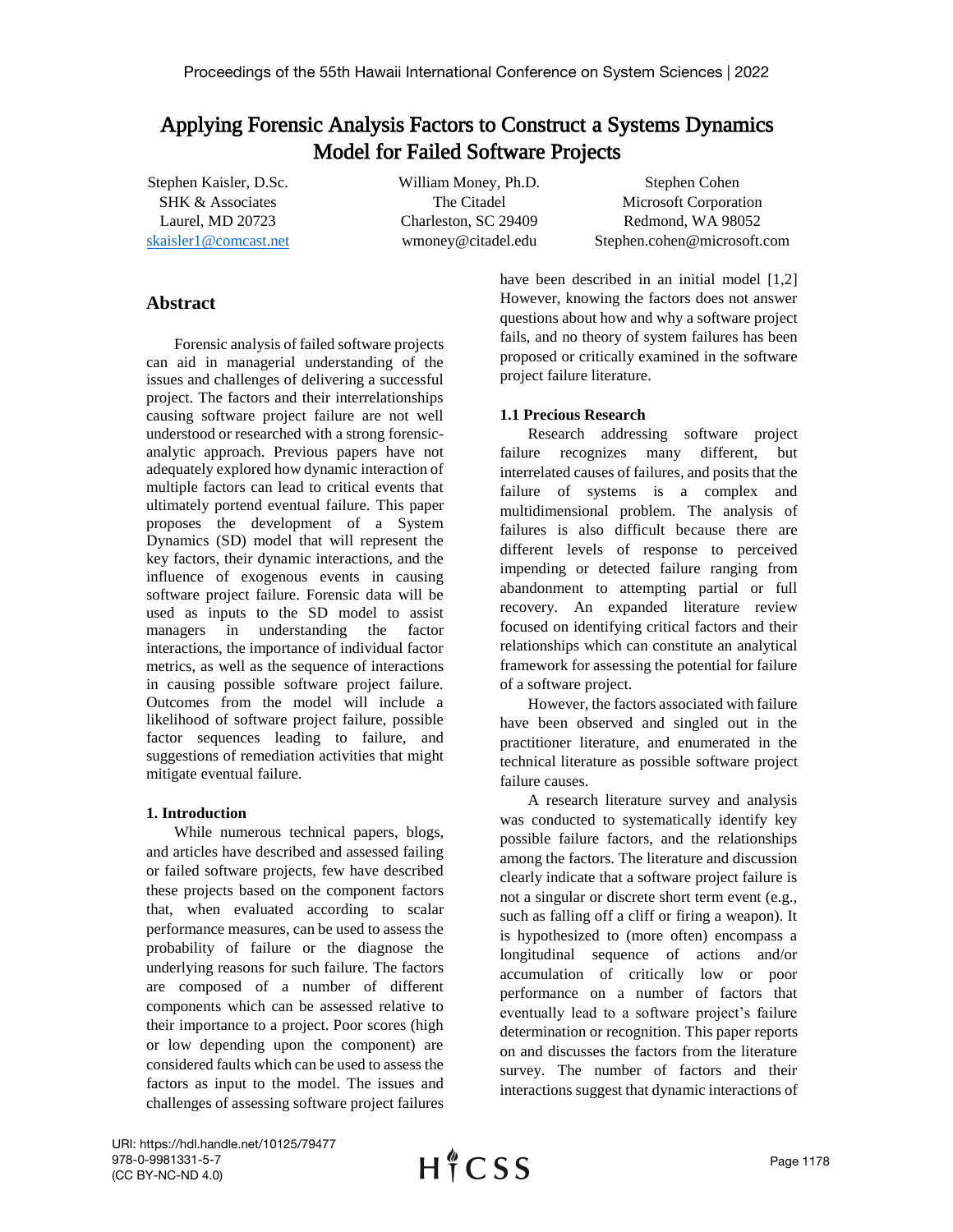multiple factors can ultimately lead to software project failure.

The framework model, initially described in [2], has been revised and enhanced to incorporate additional factors extracted during the literature review to enable researchers to conduct forensic analysis of software project failures. It will be the basis for constructing the System Dynamic model.

### **1.2 Literature Review**

This paper seeks to analyze and explain failure from a broad perspective. Thus, it sought widely published descriptions and discussions of software project failures from the academic and practitioner literatures. Our objective is to avoid attributing software failure causation to only intuitive views, ad hoc rules, and overly simplistic assumptions. We have incorporated defined concepts, and relations between concepts to address this problem by proposing a model based on the literature. We explain our approach with an example to show how forensic analysis is useful because of its reasoning contribution, qualitative distributed attribution to decisions, and holistic approach to the understanding of software project failures.

Sixty (60) papers (available in a separate bibliography) from the technical literature were identified using search terms including "project failure", "software project failure", "failed projects", etc. The searches produced several hundred papers that matched one or more of these terms from the Xplor Digital Library (http:\\ieeexplore.ieee.org/), IEEE CDSL, the ACM Digital Library (http://portal.acm.org), Elsevier Science Direct (www.scie[ncedirect.com\), Spring](http://www.sciencedirect.com/)er Link (http://link.springer.com), the AIS Repository, and the CEUR-WS Repository.

An initial review of the papers led to an identification of 14 categories based on the frequency of mention of relevant terms. Papers were selected based on their mention of a term from the categories and their discussion of success or failure of a project. A fault was indicated by a negative statement regarding the potential for success of the project. These categories were assigned to one or more causal factors.

Table 1 presents a summary of the literature review used to develop a forensic analysis framework.

| <b>Elements</b>            | Count |
|----------------------------|-------|
| Project Visibility         | 2     |
| Management Tools & Methods | 24    |
| System Life Cycle          | 5     |
| Time                       | 12    |
| Schedule                   | 25    |
| Risk                       | 27    |
| <b>Personnel Resources</b> | 36    |
| Communication              | 20    |
| Cost & Budget              | 25    |
| Technology                 | 25    |
| <b>Stakeholders</b>        | 33    |
| Project Complexity         | 36    |
| <b>Project Management</b>  | 44    |
| Software                   | 12    |

*Table 1. Literature Review Analysis* 

This review and analysis revealed that most papers utilized anecdotal data, that understanding of critical factors was not present in the literature, and that measurements of such factors and their relationships to each other were not well understood or specified. Moreover, it often seemed that the software project failure was recognized in the eye of the beholder.

Analysis of the data derived from the literature survey provided one perspective on the potential causes of failure of software projects. The distribution of causes depicted in Table 1 and the analysis of the reviewed papers – many of which reviewed several projects – indicated that most projects fail for multiple reasons.

The complexity and difficult of assessing failures as a grouping of phenomena can be seen with an example. One can consider a system that was delivered late or over budget or lacking some functionality. If the system was still useful to the customer because it provided some benefits, it might be hard to classify as a failure. Indeed, the Standish Group CHAOS 2020 report [3] termed 50% of IT projects as *challenged* or impaired and 19% as failed, e.g., almost 3/4ths of IT projects did not achieve their initial goals. This observation occurs over multiple industry sectors.

Potter [4] suggested that "success and failure are two sides of the same coin". Al-Ahmad. Fagih, et al. [5] constructed a taxonomy of IT Project Failure reasons. Ralph and Kelly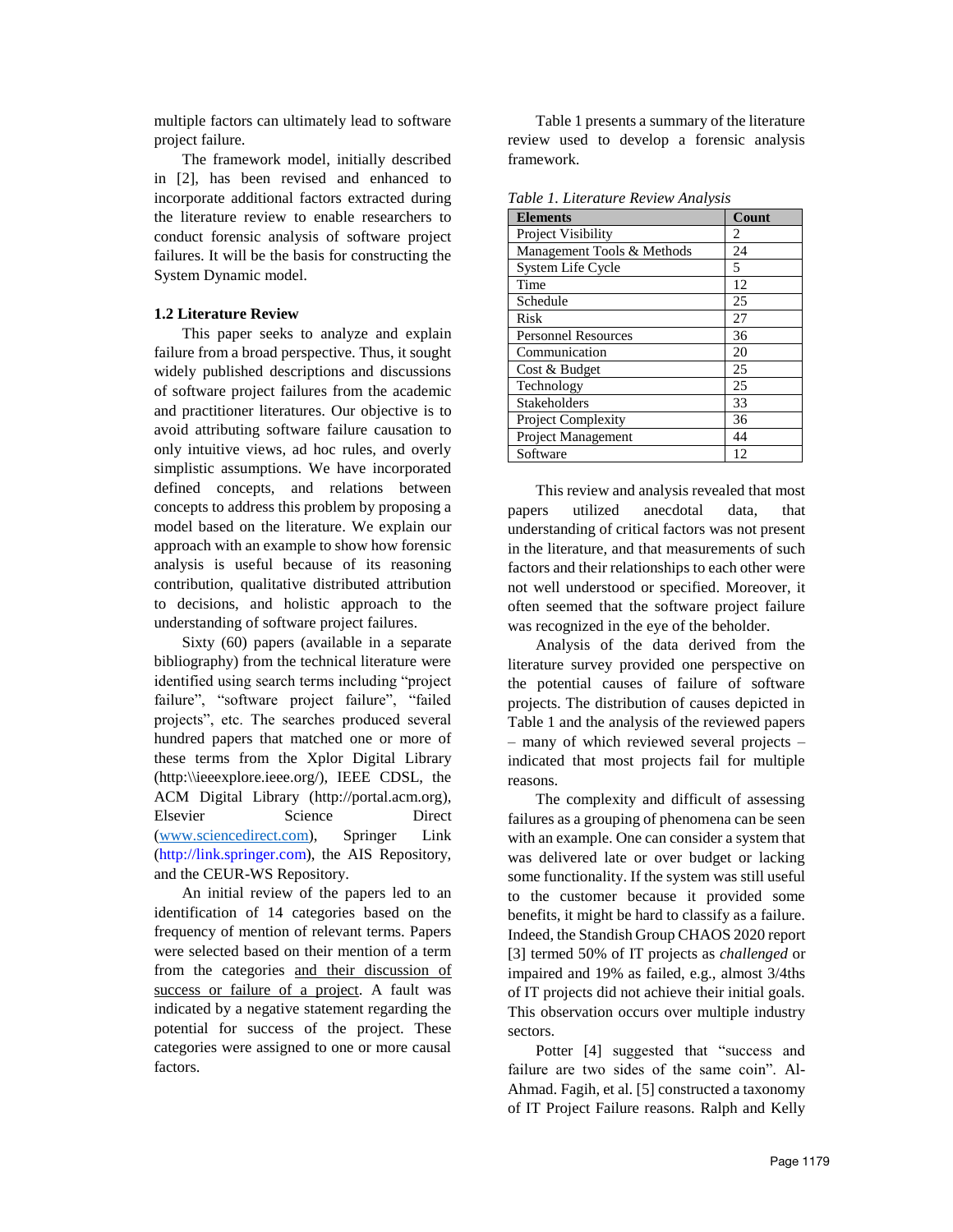[6] described the dimensions of software engineering success. However, their work does not suggest that failure is the absence of success. Different types of failure have also been explored from a developer's and manager's perspective by Lundin and Wictorin [7].

[A comprehensive discussion of the varying reasons for project failure is beyond the scope of this paper. A separate bibliography provides a longer list of relevant papers.]

### **1.3 Case Study: Failing and Recovery**

Cohen [9] has led many efforts to analyze potential failure and develop recovery strategies for these projects. This section presents a synopsis of one such effort which would help to drive our System Dynamics model development.

A large institution operating globally needed to modernize their legacy system. Having been built to conform to specific needs over decades, the system had grown into a patchwork of technologies, inconsistent implementations, and ill-defined standards and was run by a network of local, independent, administrators who had absolute control and unfettered access to any component on their segment of the network. Like many non-IT focused organizations, they went through an extensive contracting award process and eventually selected a very large, capable, wellestablished firm to lead and deliver an \$80M, 4 year, mission critical program.

3.5 years and ~\$70M later, they had:

- followed a rigorous methodology;
- staffed with senior program leads having a wealth of experience to draw upon;
- engaged representative users, legacy system administrators, and organizational leads;
- adopted the key mission standards and sought more recent standards to migrate to;
- produced a small mountain of documentation;
- created a structured meeting rhythm to ensure engagement and transparency;
- created a huge set of tests to verify the solutions quality; and
- Maintained a voluminous risk register that was managed weekly and referenced by all.

Yet the program was facing what seemed to be certain failure. There was no software. Contracts were reviewed and discussed, logical and clear reasons were provided describing how this project state was reached. A small group of project participants sought a way to move the project forward and deliver a working solution out to the users. A recovery lead was identified and with no time and little funding asked to deliver a working system.

After several interviews, shadowing program leadership though various meetings, and reading the small mountain of documents, what was presented did \*not\* identify responsibility instead focusing on causes of the failure. As a result, the recovery team quickly provided an actionable plan to remediate issues as well as build and deploy a solution to the field. A summary of that plan is presented in the following table.

| <b>Issue</b>              | <b>Action</b>         |
|---------------------------|-----------------------|
| Stakeholders              |                       |
| Critical goals were not   | Baseline the          |
| resolved to an            | Architecture to meet  |
| architecture or design.   | goals.                |
| Goal: System must         |                       |
| support the mission part  |                       |
| of which supports         |                       |
| life/safety workloads.    |                       |
| Goal: The system must     |                       |
| be usable side by side    |                       |
| with the legacy system    |                       |
| as the transition will be |                       |
| lengthy.                  |                       |
| Constraint: there will be | Revise staffing to    |
| no more money or time     | focus on experience & |
| for extensive design.     | speed.                |
| Dependencies              |                       |
| Inter-organizational      | Replace meeting       |
| coordination blocking     | rhythm with           |
| deployment planning.      | communication and     |
| interorganizational       | approval discussions  |
| acceptance / sign-off     |                       |
| Use of tools              |                       |
| No promotion              | <b>Build</b> needed   |
| environments              | environments.         |
| (dev>test>build)          |                       |
| Bespoke components        | Align tools to new    |
| with limited              | team skills.          |
| knowledgeable staff       |                       |
| Reliance on a new tool    | Remove tool           |
| to solve complexity       | dependencies.         |
| without staff             |                       |
| experienced on the tool   |                       |
| <b>Key Skills</b>         |                       |
| No User Liaison           | Create liaisons and   |
| proactively informing     | fund global "tours".  |
| the global population.    |                       |

**Table 2. Case Study: Issues and Actions**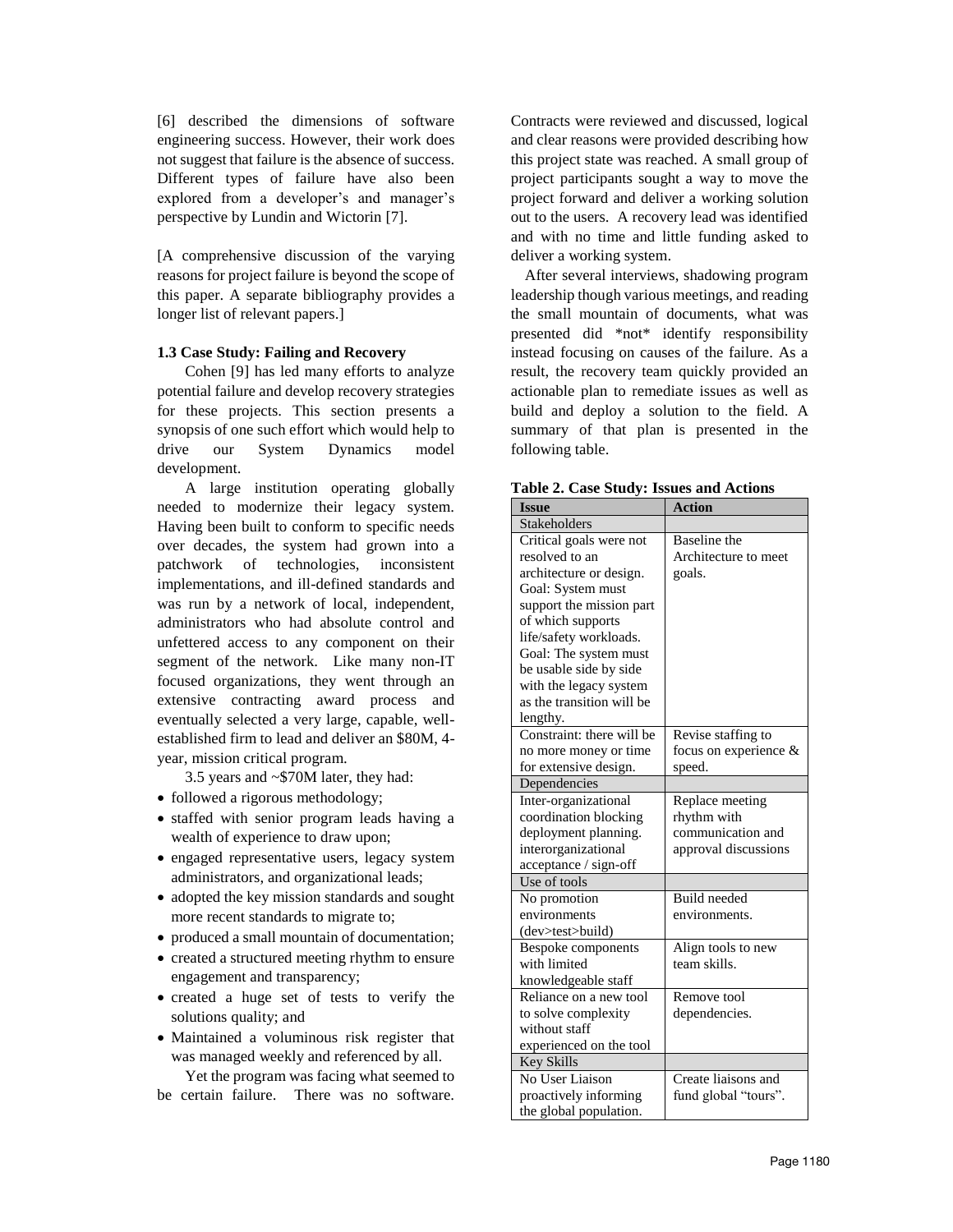| No staff experience in                     | Include needed     |
|--------------------------------------------|--------------------|
| complex near real time                     | experience in new  |
| architecture or design.                    | staffing.          |
| No experience doing                        | Include needed     |
| rigorous process-based                     | experience in new  |
| development on large                       | staffing.          |
| systems.                                   |                    |
| Management                                 |                    |
| Owning organization                        | Leverage team      |
| was not "respected" by                     | reputation and     |
| the management in the                      | conduct extensive  |
| user community                             | outreach programs. |
| Business outcomes had                      |                    |
| been abdicated to                          |                    |
| technical goals                            |                    |
| Technology                                 |                    |
| Nearly religious belief                    | Remove technology  |
| that customizing a                         | dependence.        |
| commercial product                         |                    |
| would solve things, it                     |                    |
| didn't.                                    |                    |
| * With little to no implemented software,  |                    |
| technology was a limited source of concern |                    |

*Note: This organization cannot be named due to the sensitivity of the events.* 

The resulting solution was ready for production deployment on time and within available funds. New builds were being released to the client and back-end system with minimal disruption. Full global roll out completed within 2 years after which the solution entered a devops life cycle and maintained continuous release for more than 10 years.

## **2. Methodology**

This paper views software project failures as the outcome of a system of dynamic factors that include context, components, inflection points, events, and decisions. The literature review identified causal factors from which we developed a forensic analysis framework. This framework, through causal mapping will drive the development of a system dynamics model that will enable the evaluation of software project failure based on data collected from the forensic analysis of a software project.

#### **2.1 Research Questions**

We identified two research questions which led to the definition of our technical approach: RQ1: *What are the components of the factors that impact and influence major software project failures, and the faults that can occur for the components making up the factors?*

RQ2: *How can we model failure factors and their relationships to understand their impact on project success or failure and estimate the likelihood of project failure?* 

#### **2.2 Forensic Analysis Model**

The forensic analysis model (FAM), depicted in Figure 1, is a multilevel, accumulative model consisting of events, decisions, causal factors, project metrics, and a figure of merit (FoM) as described in Table 2. This forensic analysis model is an enhanced version of the model originally proposed in [1].

#### **Table 3. Forensic Analysis Model Elements**

| Event: an action that is associated with the          |
|-------------------------------------------------------|
| technology, such as "module A failed to meet          |
| requirement 1.3".                                     |
| Decision: an action taken by project personnel or     |
| external actors. For example, a project manager       |
| may decide "not to hire Joe because his salary        |
| requirements exceeds the budget for that              |
| position".                                            |
| Fault: an event or decision receiving a low metric    |
| score that is believed to affect the ability of an    |
| organization to complete a software project           |
| because it exploits a vulnerability in software       |
| project management.                                   |
| Fault Class: a set of faults that affects one or more |
| causal factors.                                       |
| Causal Factor: an opportunity in a software           |
| project for assessing whether a project is            |
| succeeding or failing.                                |
| Inflection Point: where critical decisions have to    |
| be made about the potential success or failure of a   |
| software project and the application of recovery      |
| procedures [1].                                       |
| Project Metric: a weighted perspective on the         |
| effect of causal factors.                             |
| Figure of Merit: a single number on a                 |
| predetermined scale that indicates potential          |
| success or failure.                                   |

Events and decisions are statements about a software project.

A *catastrophic fault* may cause a software project to fail suddenly. Anecdotal evidence suggests that failure is an accumulation of faults (over some time period). The range of the metric scale and the threshold(s) at which a fault is determined depends on a project and its domain.

Causal factors represent opportunities for taking remediative action if a software project appears to be failing as discussed in [1]. In any software project, some actions will be more important than others. Determining relative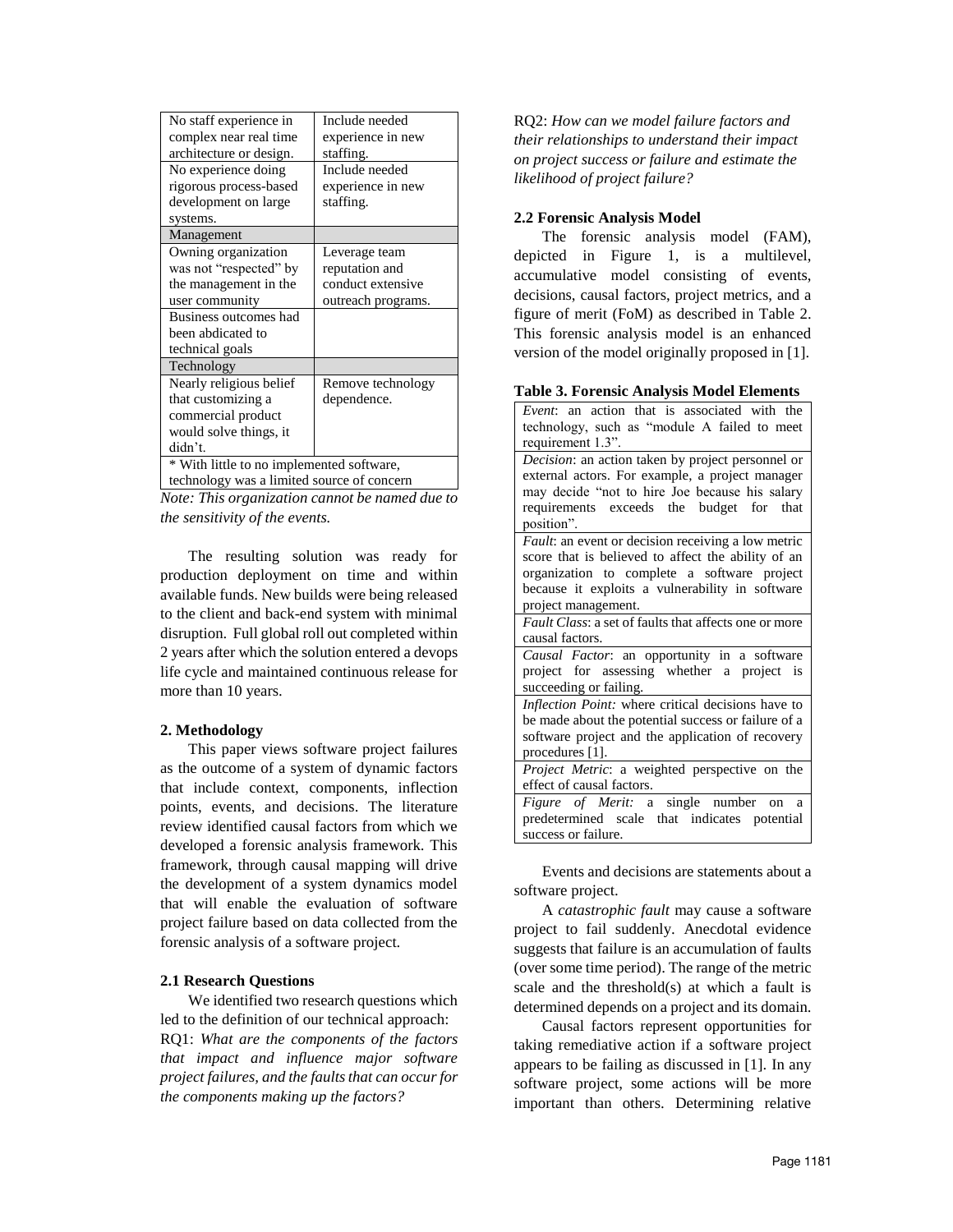importance is key to determining if recovery is possible, developing a plan for recovery, and applying remediative or recovery procedures.

Project metrics directly affect the confidence that project management, organizations, and customers will have in potential project success because they can be direct indicators of potential failure.

The Figure of Merit is determined on a project-by-project basis for a particular domain. Projects falling significantly below the threshold lead to a *terminal inflection point*, which is a decision to terminate the project [1].

The Forensic Analysis Model, developed from our literature survey, satisfies RQ1. Continued review of the technical literature and case studies will be used to refine this model further in conjunction with experiments performed using the SD model.

## **3. Technical Approach**

The goal of this research is to develop a System Dynamics (SD) model that will allow assessment of the potential for success or failure of a software project based on data collected on the events and decisions made during the project. To construct the SD model, we will use Causal Mapping [10] as suggested by our reviewer as this will enable us to translate instances of the elements into the components of the SD model.

We are also considering using Sowa's Conceptual Graphs (CG) [11] as a complementary technique to assist in eliminating possible ambiguity due to natural language. We are also considering Unified Modeling Language (UML) [12] to provide formal descriptions of the design.

## **3.1 Causal Mapping**

*Causal Mapping* was developed by Eden [13] to handle multiple causal flows in decisionmaking processes. It was intended to facilitate the understanding of how events occurring in one area could impact events occurring in or more other areas. It emphasizes developing a holistic or systemic view of what has occurred or is occurring, in our case, within a project.

Causal Mapping (CM) has been used to explore human decision making processes in a variety of disciplines. We intend to use its principles to not only capture decisions, but also to capture events occurring in systems that may not be the direct result of human decisions, but indirectly result from human decisions, as described in selected technical literature.

## **3.1.1 CM Advantages & Disadvantages**

 Powell [14] has developed a *Guide to Causal Mapping*, which draw inspiration from Pearl and Mackenzie's [15] *The Book of Why*. He has identified several advantages (A) and disadvantages (D) of Causal Mapping, which are presented in Table 4.

|  |  |  |  | Table 4. CM Advantages & Disadvantages |
|--|--|--|--|----------------------------------------|
|--|--|--|--|----------------------------------------|

## **3.1.2 Applying Causal Mapping**

We will apply CM to analyze the relevant technical literature that was identified through our literature search. We will extract events and decisions, their relationships, and their effects through our analysis.

An example of direct human decision making is illustrated by the hiring of a new programmer for a project. The multiple effects of this decision include: need to educate the programmer in the system structure, delaying some aspects of software development, drawing upon existing team members time to train the new person, etc. One decision and its associated event have multiple (potentially negative) impacts on various aspects of the project. Table 5 identifies events and decisions.

|  |  | Table 5. CM Example |
|--|--|---------------------|
|--|--|---------------------|

| Events    | Identify need for new programmer |
|-----------|----------------------------------|
|           | Hire new programmer              |
| Decisions | Train new programmer             |
|           | Divert Staff to training task    |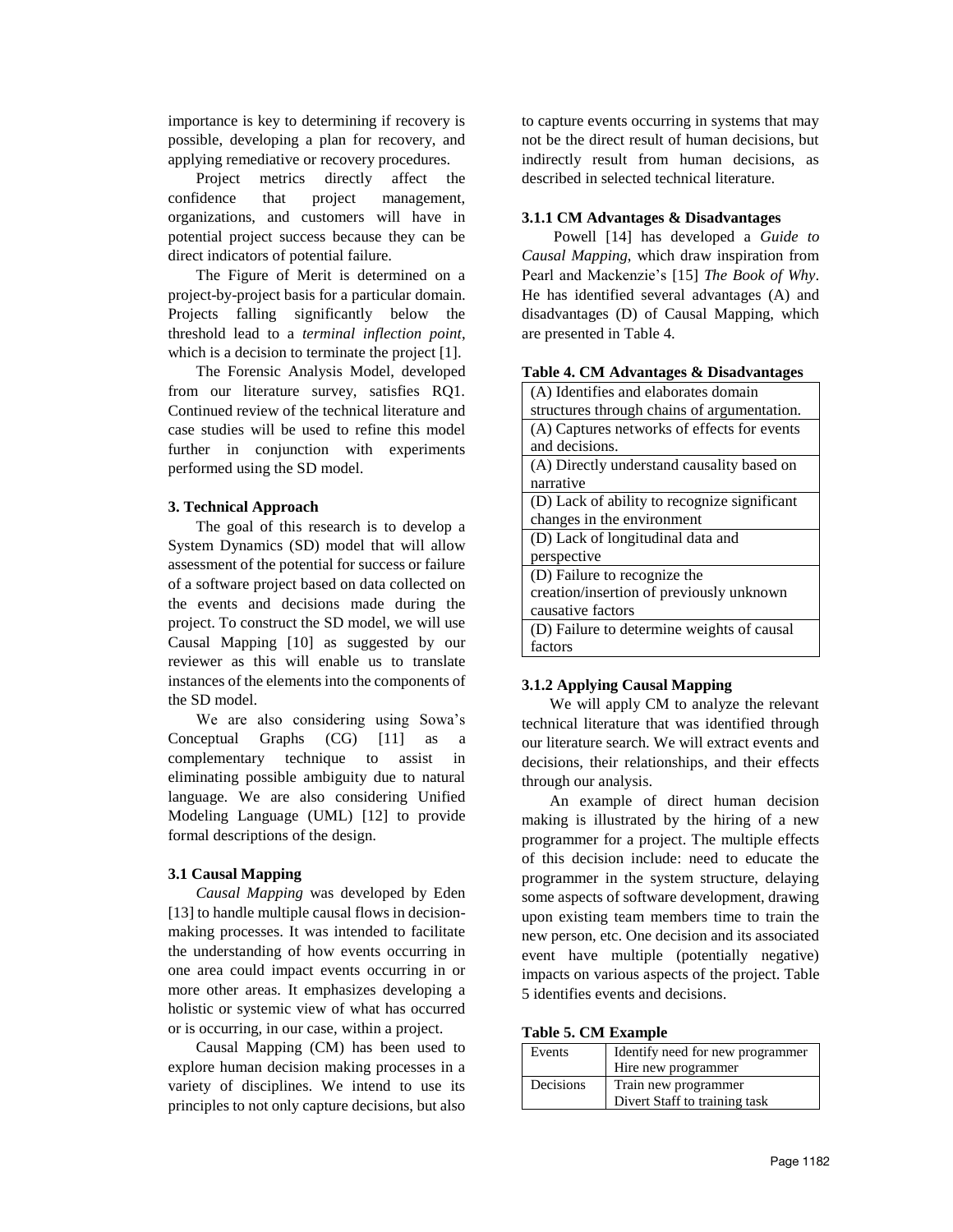|          | Delay SW development to train |
|----------|-------------------------------|
|          | new programmer                |
| Possible | Delay SW module delivery      |
| Indirect | Reschedule SW module          |
| Decision | development and/or delivery   |

An example of an indirect effect is an error in stating certain requirements that leads to errors in design which leads to errors in software development which leads to errors occurring in software testing. One error can lead to a sequence of errors or a spreading wavelet of errors if multiple elements of the system are affected.

## **3.1.3 Applying CG and UML**

As seen in Table x, the statements reflect high-level events. Detailed analysis will reveal discrete subordinate variables to be considered which must be included in the SD model. CG provides techniques for decomposing activities to reveal interdependencies in elements of an activity. UML provides a formal modeling mechanism with temporal aspects that can assist in identifying concurrency issues.

#### **3.2 Analysis using System Dynamics**

Ackerman, Eden and Williams [16] applied System Dynamics (SD) to examine dynamic causality in decision-making within a project to understand and quantify the resulting effects. They explored interrelationships among causal effects that led to system problems leading to project failure. Using this approach, they identified disruptive actions in the complex, interacting parts of a project and followed them to the resulting outcomes. They conducted "what-if" analyses by varying the model parameters to assess possible remediation actions.

Other researchers have also used SD models to examine decision threads in complex projects to assess effects and outcomes. But, few SD models have explicitly focused on determining how projects fail as the result of interrelationships among these threads.

As Ackermann and Eden note, SD models accommodate multiple causality and feedback. Since causality is the basis for understanding project success or failure, causal mapping is a good technique for helping to identify the concepts and relationships to be implemented in an SD model because its output can be directly translated to the components of an SD model.

## **3.2.1 SD Rationale**

A systems dynamics approach employs differential equations as a mathematical tool to understand the nonlinear behavior of complex systems and assess the rates of change of causal factors in a software development project. It incorporates state variables as objects to represent the state of a system. The model has a state variable representing the current state of a component (success or failure). An SD model uses derivatives to define rates of change in state variables that specify the tendency to be successful or to fail over time based upon the measured change in the component values. The derivative aggregates all changes to show the net change in the state variable over time. The structure of the model will describe the effects of state variables, their relationships, remediative actions, and the feedback from such actions in affecting recovery or minimizing the degree of failure.

## **3.2.2 Key SD Concepts**

**Table 6. SD Key Concepts** 

An SD model [17] is based on several key concepts which are described in Table 6.

| rabic <i>si bir Rey</i> concepts                         |
|----------------------------------------------------------|
| <i>Stocks</i> are an accumulation of material,           |
| information, or other resources in a system over         |
| time. The quantity of a stock reflects the net           |
| changes in its inflows and outflows.                     |
| Flows are transfers of material, information, or         |
| other resources between stocks and/or the                |
| environment.                                             |
| <i>Sources</i> represent the evaluated data collected    |
| about events and decisions that are inflows to           |
| stocks.                                                  |
| Sinks represent the repository of data at the            |
| conceptual boundary of the model that are                |
| outflows from stocks.                                    |
| Rates are variables that control the flows of            |
| information into and out of stocks.                      |
| <i>Auxiliaries</i> are variables that modify information |
| as it passes from stocks to rates.                       |
| <i>Feedback loops</i> can amplify or modify the          |
| quantity of stocks over time and support the             |
| implementation of iterative decision making in SD        |
| models.                                                  |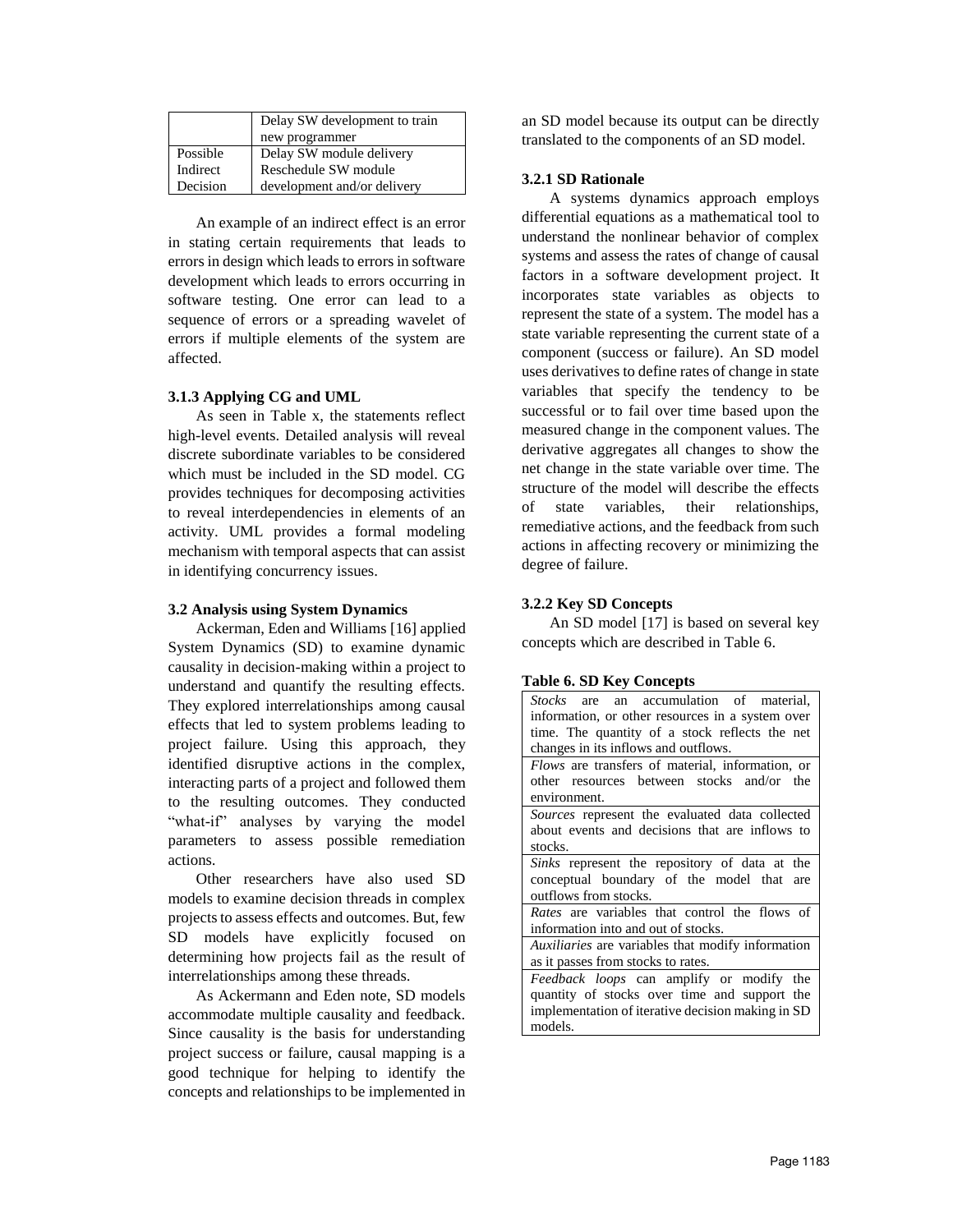#### **3.2.3 Model Building**

An SD model for forensic analysis of software projects will proceed through several stages as briefly described in Table 7.

**Table 7. SD Model Development** 

| <b>Step</b>                 | <b>Description</b>                          |
|-----------------------------|---------------------------------------------|
| 1                           | Identify Input/Output Variables: Some of    |
|                             | these are derived directly from the FAM;    |
|                             | some will be exogeneous. These will         |
|                             | suggest the initial model boundary. They    |
|                             | may also supply weights to internal         |
|                             | variables.                                  |
| $\mathcal{D}_{\mathcal{L}}$ | Review literature for endogeneous           |
|                             | variables representing internal states of   |
|                             | the model (rates, auxiliaries).             |
| 3                           | Define flows that represent the causality   |
|                             | using causal loop diagrams (CLDs).          |
| 4                           | Define equations for stocks, rates, and     |
|                             | auxiliaries.                                |
| 5                           | Implement the SD model using VENSIM;        |
|                             | develop visualizations of model behavior.   |
| 6                           | Develop test suites for several scenarios.  |
|                             | Perform sensitivity and validation studies. |
|                             | Conduct "What-If" experiments.              |

#### **3.2.4 Proposed Model Structure**

Events, decisions, causal factors, and project metrics will be represented as nodes in the SD model. The value of each node will be dynamically computed based on the inflows and outflows to each node.

Some inflows will be generated by exogenous factors that exist outside of the project, such as weather, budget reductions, and supply delays. For experimentation purposes, exogeneous factors can be generated by lookup tables or random variables.

Values assigned to each node can be adjusted based on the perceived evaluation by the users (project managers, stakeholders, etc.). Links will connect nodes to represent relationships and to the causal factors to which they are associated. Causal factor nodes will be connected to the project metric nodes which will connected to a summary FoM node.

#### **3.2.5 The Benefit of System Dynamics**

Several benefits accrue to using system dynamics as our modeling technology as described in Table 8.

**Table 8. Benefits of System Dynamics** 

| Ability to simulate the effects of events and     |
|---------------------------------------------------|
| decisions in a model of a complex system over     |
| time.                                             |
| Specific events can be activated or terminated    |
| Recurring events can have their values adjusted   |
| within a specified range                          |
| Variables are recalculated at each time step to   |
| reflect their current values.                     |
| Yields a deeper level of understanding the        |
| interdependencies of elements than textual        |
| descriptions.                                     |
| Provides a clear structural representation of the |
| problem or process.                               |
| Provides a "hands-on" tool to conduct "what if"   |
| experiments.                                      |

Using GUI-based systems, such as VENSIM [18], a user can adjust the values of the components, weights and the exogenous factors using controls (e.g., like rheostats). Controls can also be used to activate or deactivate components of the SD model to explore "what-if" scenarios. One can also visualize the change in causal factors, project metrics, and the FoM using graphs or other tools, and assess the limits and strengths of factors with simulations.

#### **3.5.2 Uncertainty**

A significant factor is uncertainties: the "known unknowns and the unknown unknowns". Known unknowns, as Islam et al. [19] note, are "related to time-to-market, budget and schedule estimation, technology evolution, and stakeholders' expectations". With project management experience, some estimates of the impact, if not the severity, of these unknowns can be made and factored into the planning process. It is unknown unknowns for which no estimates nor reasonable guesses can be made.

It is noted that risk and uncertainty are related, but are not the same concept. *Uncertainty* is the unknown, whereas *risk* is a recognized element that can go wrong or fail. Risks can be managed, but uncertainty can only be reduced. One can assess and assert the likelihood of a risk and measure its perceived value fluctuations during a project. One can reduce uncertainty through application of various managerial strategies [20], and the understanding that as time progresses uncertainty is reduced.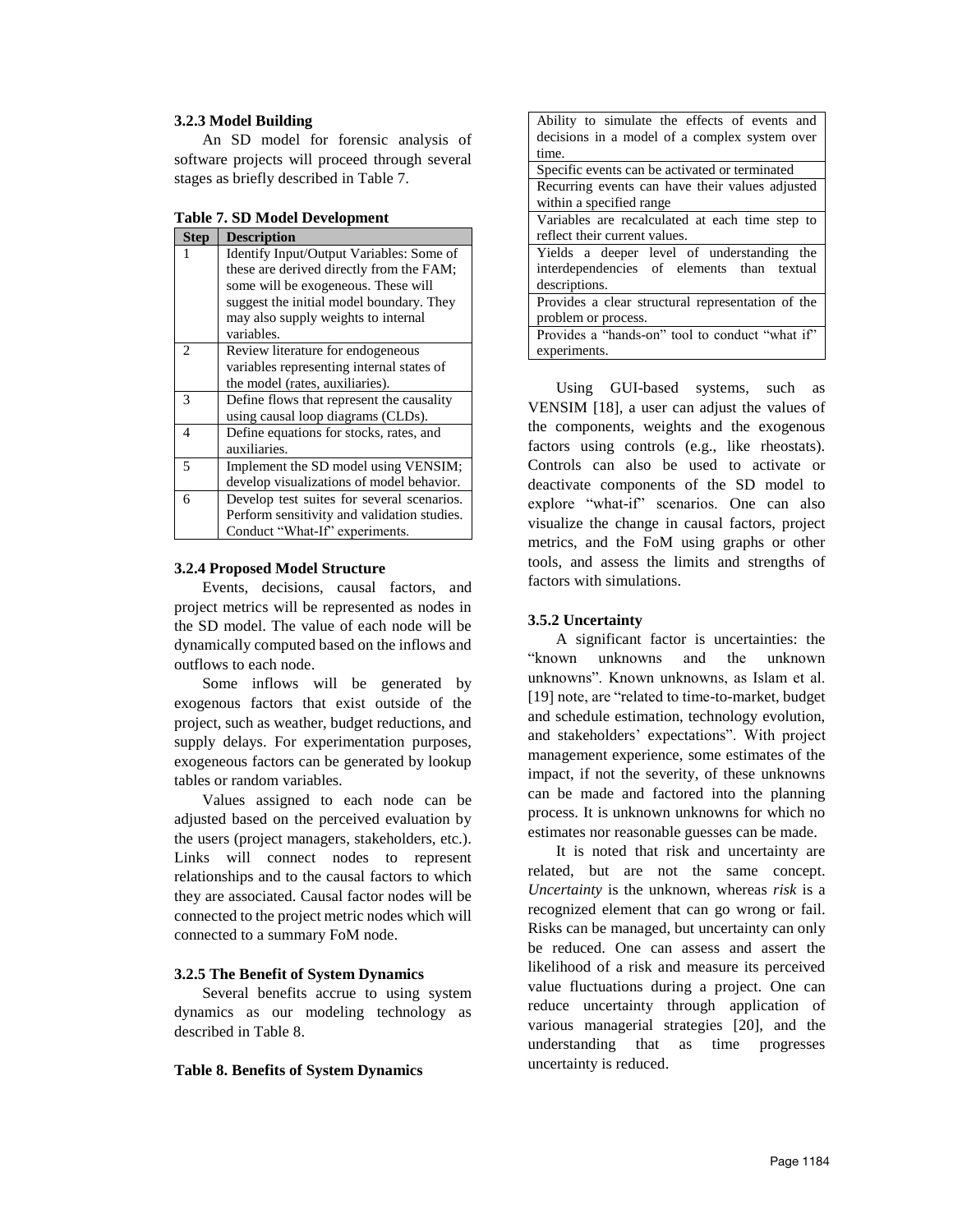#### **4. Assessing Events and Decisions**

The stocks and flows will be represented as numeric values. Each event and decision in the model will be evaluated according to risk and reward tables developed by Cohen [2] shown in Tables 9 and 10. Values for the Causal Factors, Project Metrics, and the Figure of Merit will be "rolled up" by the SD equations.

|  |  |  | Table 9. Risk Table |
|--|--|--|---------------------|
|--|--|--|---------------------|

|       | No impact                           |
|-------|-------------------------------------|
| $-1$  | Negligible impact, easily resolved  |
| $-2$  | Likely to create additional tasks   |
| $-3$  | Expands the scope of the issue      |
| -4    | Degrades team morale and/or         |
|       | communication                       |
| $-5$  | Requires a notable response         |
| $-6$  | Increases cost or delays schedule   |
| $-7$  | Injects current and future issues   |
| -8    | Degrades solution quality           |
| $-9$  | Shows critical feature failure      |
| $-10$ | Prevents product/milestone delivery |

#### **Table 10. Reward Table**

|                | No impact                                |
|----------------|------------------------------------------|
|                | Improve poor performance to nominal      |
| 2              | Reduce isolate effort of effort          |
| $\mathcal{R}$  | Broadly improves things                  |
| $\overline{4}$ | Improves team morale/communications      |
| $\overline{5}$ | Yields measurable improvement            |
| 6              | Reduces cost or schedule                 |
|                | Resolves current issues or reduces       |
|                | severity of future issues                |
| 8              | Improves overall quality significantly   |
| 9              | Ensures feature delivery                 |
| 10             | Ensures total product/milestone delivery |

The tables apply weighted criteria to assess risk which may significantly affect the potential for success and reward associated with remediation activities which may significantly affect the potential for partial or whole recovery. Using the model, a qualitative review of project activities is converted to a quantitative assessment by this model.

Risks, representing negative events and decisions, due to events and decisions flow into and out of stocks. Rewards, due to positive events and decisions, also flow into and out of stocks.

Traditional approaches to risk management often focus on single agents, single inflows, or single outflows, and linear progression. As noted above, there are many competing and, possibly, correlated risks that can affect project

success or failure. SD supports the notion of multiple causality by allowing stocks to have multiple inflows and to affect multiple stocks via multiple outflows. Using feedback loops, SD supports the concept of iterative cause and effect.

This risk-reward model was used previously [2] was applied to a limited description of the Advanced Automation System (AAS) project of the Federal Aviation Administration [21]. The assessment was presented in Table 7 at the end of that paper. Of the 21 statements evaluated, only three had a positive impact on the program. The description clearly identified a significant negative impact that portended the likely failure of the project. The methodology for applying this assessment process will be described in a forthcoming book [9].

### **5. Observation**

The inevitability of project failure seems to be mythical based on the accumulated anecdotal evidence, but unsupported by actual metrics and analysis. Software projects can and should be successful. Successfully managing projects and developing software is described by the plethora of articles, books, and conferences. Further, the potential pitfalls and problem areas are known, and guidelines for avoiding them are well described. A system dynamics assessment can assist project managers and stakeholders in understanding where, when, and perhaps why a project is succeeding or failing, and, if failing, how serious the problem is.

## **6. Conclusions**

The technical literature review and anecdotes demonstrated that there is limited understanding from a project management perspective about what are significant causes of software project failure, and how to recognize them in real time. There are few tools and methods and little understanding of how to perform ongoing assessments and forensic analysis to determine the likelihood of project failure during the execution of the project.

This suggests that (1) systems are not designed and developed with assessable metrics and data, and (2) that projects are not structured to address system assessment as a continuous process rather than as a culminating activity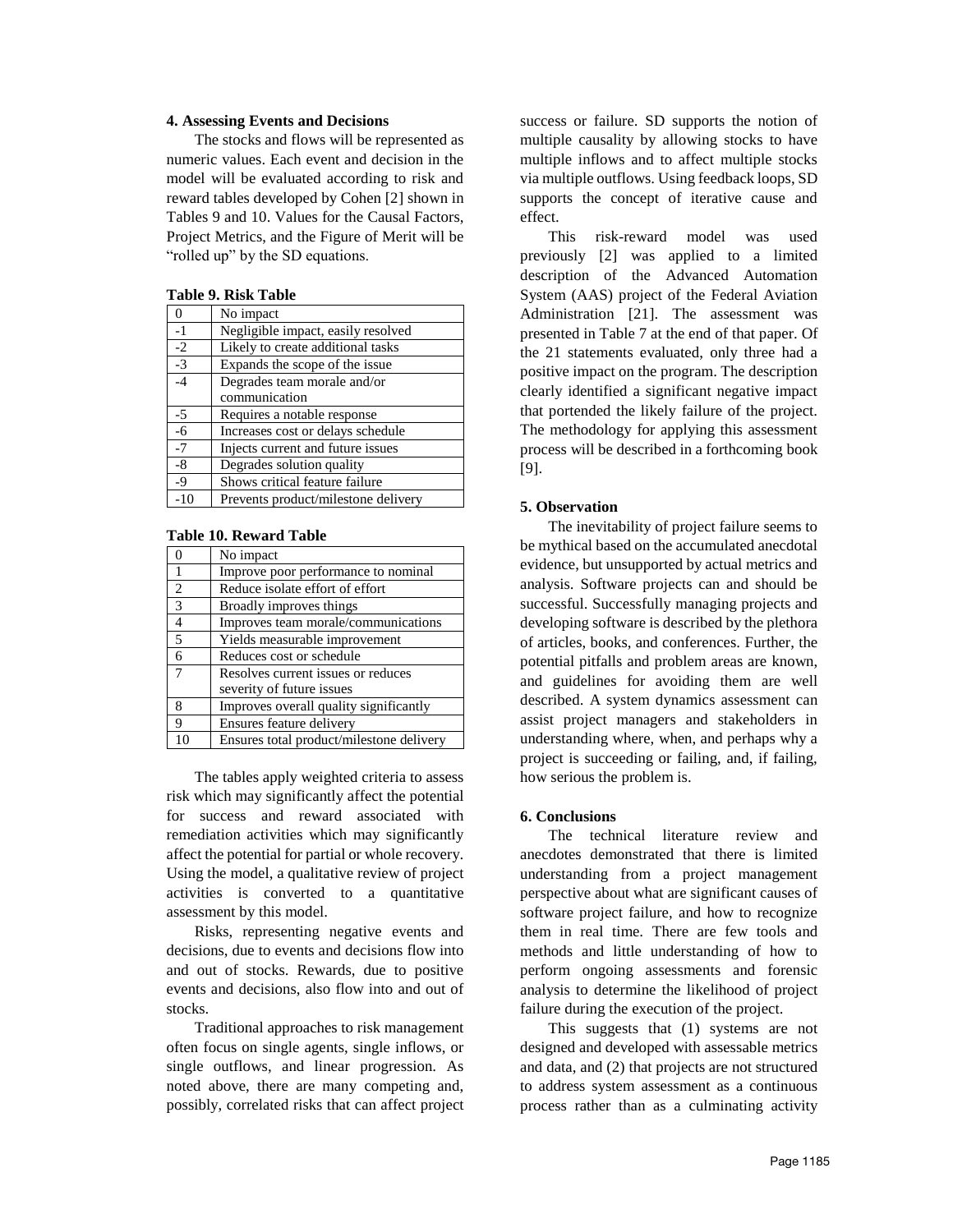when potential failure is impending. This is a different metric from performance on isolated software project descriptive and reporting measures. Assessability is an objective that means the ability to determine whether or not the totality of a software project has achieved its interim and final goals during system development.

Computing assessability requires metrics for each of the causal factors. Many have been suggested in the technical literature, but there is no consensus on a preferred subset. This paper has begun to identify a set of components that can lead to a process for evaluating causal factors.

This paper has proposed using a System Dynamics model to provide a continuous assessment tool for evaluating project success or failure and indicating what events and decisions support these outcomes.

## **7. Future Work**

This paper has not addressed the different methodologies used in project management nor the use of formal methods. While formal methods can increase confidence that a project may not fail or may fail gracefully, they cannot "prove or not prove" that a software project will not fail.

Previous work identifies a set of activities required to address software project failures [2}. It is suggested that these efforts include two additional tasks:

*1*. *Develop Models of software Failure*: There are many models of IT system success, such as Delone and McLean [22], but few models of software failure. Forensic analysis can provide the data to construct and validate such models. Through a case study of a particular project, we will test, refine, and validate the SD model.

2. *Extend Model to Identify Remediation and Recovery Mechanisms*: Our eventual goal is not only to be able to predict potential failure, but then to examine and suggest possible remediative actions to lead to recovery.

## **Acknowledgement**

The authors gratefully thank several colleagues and the anonymous reviewer who have provided critique, suggestions, and additional insights into the concepts and analysis presented in this paper.

Note: An extensive bibliography has been prepared for this project and is available from the authors.

## **References**

[1] Cohen, S., S. Kaisler, and W. Money. 2020. "Forensic Analysis of Failed Software Projects", Tutorial at the 53<sup>rd</sup> Hawai'i International Conference on System Sciences, Maui, HI [2] Kaisler, S., W. Money, and S. Cohen. 2021. "Forensic Analysis of Failed Software Projects: Issues and Challenges", *54th Hawai'i International Conference on Systems Sciences* (Virtual). [3] Standish Group. 2020, "*CHAOS Manifesto. Beyond Infinity*". Boston, MA. [4] Potter, S. 1987. *On the Right Lines: The Limits of Technological Innovation*. W. Frances Publishing Co., London, England. [5] Al-Ahmad, W., K. Fagih, K. Khanfar, et al. 2009. "A Taxonomy of IT Project Failure: Root Causes", *International Management Review*, 5(1):93-104. [6] Ralph, P. and P. Kelly. 2014. "The Dimensions of Software Engineering Success", *International Conference on Software Engineering*, ACM Press. New York, NY [7] Lundin, M. and E. Wictorin. 2020. "The Subjectivity of Failure", School of Economics and Management, Lund University, Lund, Sweden.

[8] Munns, A.K. and B.F. Bjeimi. 1996. "The Role of Project Management in Achieving Project Success", 14(2):81-87, Scotland, UK [9] Cohen, S. 2022. *Lessons Learned from Recovery Procedures for Failing Software Projects,* [In Preparation].

[10] Ackerman, F. and C. Eden. 2005. "Using Causal Mapping with Group Support Systems to Elicit an Understanding of Failure in Complex Projects: Some Implications of Organization Research", *Group Decision and Negotiation*, 14:355-376

[11] Sowa, J.F. 1984. *Concep[tual Structures:](https://archive.org/details/conceptualstruct0000sowa) Informa[tion Processing in Mind and Machine,](https://archive.org/details/conceptualstruct0000sowa)* Addison Wesley, Reading, MA [12] Armour, F. and G. Miller. 2001. *Advanced Use Case Modeling: Software Systems*, Addison-Wesley, Reading, MA.